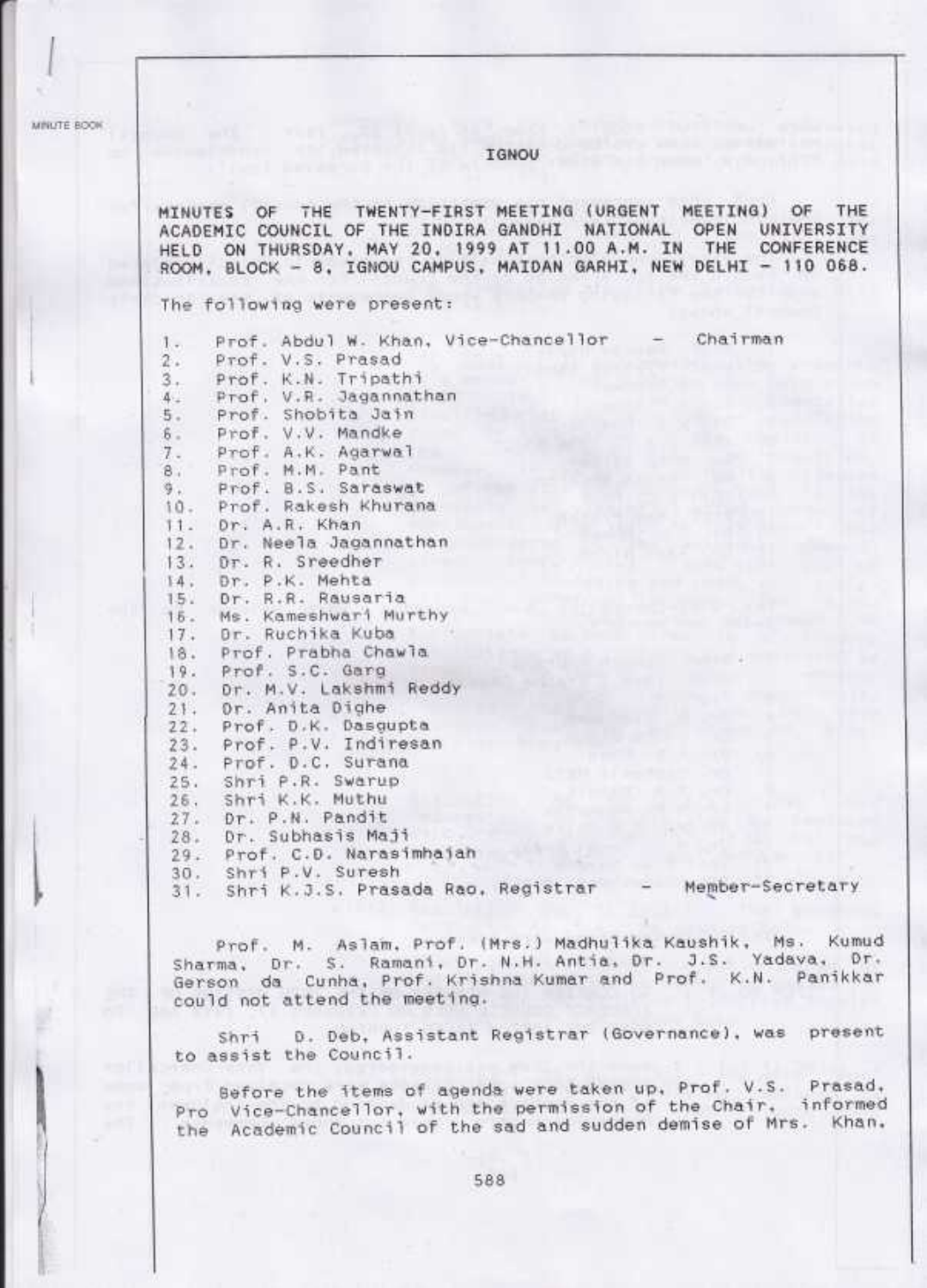wife of Prof. Abdul W. Khan, on April 07, 1999. The Council<br>expressed its profound sorrow and conveyed its condolences to<br>Prof. A.W. Khan and other members of the bereaved family. condolences to Prof. A.W. Khan and other members of the bereaved family.

Prof. Khan expressed his gratitude to the Council members for<br>the kind sentiments expressed.

The Vice-Chancellor on behalf of the Academic Council, placed<br>on record the appreciation of the Council for the contributions<br>made by the following members whose membership of the Academic Council ended:

Prof. Pandav Nayak<br>Prof. Pradeep Sahni<br>Dr. G. Thomas<br>Dr. S. Kannan<br>Dr. B.B. Khanna Dr. B.B. Khanna<br>Shri D.W.F. Raja Singh Ms. Rita Sarkar Ms. Poonam Bhushan<br>Shri D.C. Pant 9. Shri D.C. Pant<br>10. Prof. Ram Pratap 11. Dr. C.K. Ghosh 12. Dr. Asad Nizam 1  $2 3 -$ 4  $5.$ s 7 o  $9 -$ 

The Vice-Chancellor also extended a warm welcome to the following new members:

1. Prof. Rakesh Khurana Prof. (Mrs.) Prabha Chawla Prof. S.C. Garg 3. Prof. S.C. Garg<br>4. Dr. R. Sreedher<br>5. Dr. A.R. Khan<br>6. Dr. A.R. Khan<br>7. Dr. Subhasis Maji<br>8. Dr. P.N. Pandit<br>9. Dr. R.R. Rausaria Dr.(Mrs.) Ruchika Kuba<br>Dr. M.V. Laxmi Reddy<br>Shri P.V. Suresh 3. Smt. Kameshwari Murthy 10. Dr. (Mrs.) Ruchika Kuba , 1 L  $\overline{c}$ 4  $\overline{5}$ U  $\frac{1}{8}$ 9

The following items were taken up:

ITEM NO. <sup>1</sup> TO CONFIRM THE MINUTES OF THE zOTH MEETING OF THE ACACIEMIC COUNCIL HELD ON FEBRUARY I7, 1999 AND TO NOTE THE ACTION TAKEN THEREON.

When the Item was considered, the Vice-Chancellor stated that some comments were received from some of the members and as desired by the Chairman, the Member-Secretary read out those comments. The  $AC 21.1.1$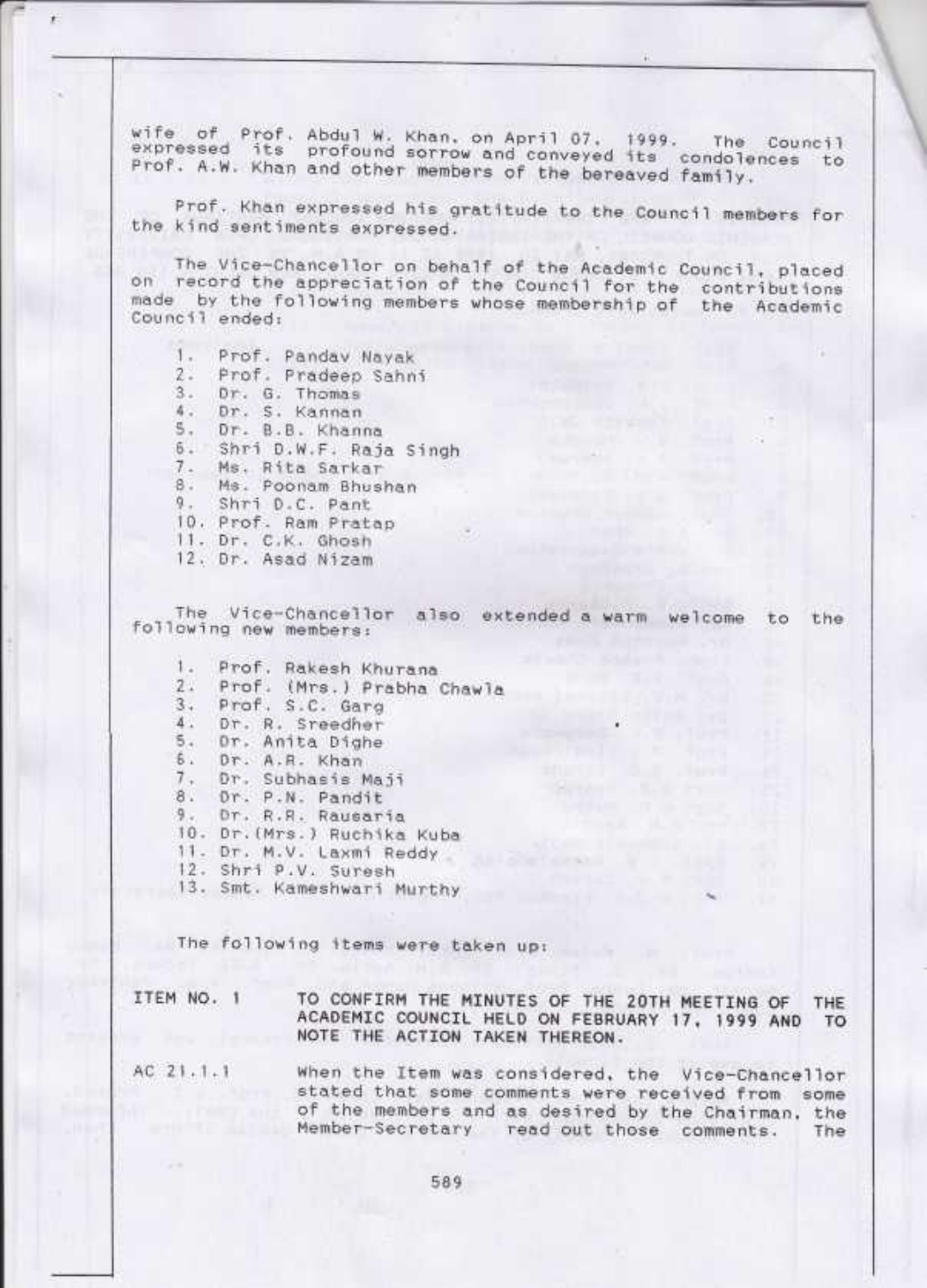MINI/TE BOOK

comments were considered and the following corrections/modifications are made to the Minutes of the 20th Meeting of the Academic Council held on February 17, 1999:

 $(1)$ Resolution No. AC 20.1.2 - The words "may be considered" appearing in the 14th line be deleted.

> The Resolution after the correction will read as below:

"AC 20.1.2 - In reference to the comments of a member on the decision vide Resolution No.AC 19.11.1, the Vice-Chancellor clarified that the recording of Resolution No.AC 19.11.1 was as per the decision of the Council and needs no revision. However, if the School of Health Sciences is of the view that entrance test is not necessary in view of limited number of<br>applicants, a decision to this effect can be considered by the Academic Council afresh. Prof. Agarwal stated that due to problems of logistics and cost, etc. vis-avis the number of students for 8.Sc.<br>(Nursing) Entrance Test, it would be appropriate to have screening of student applications as a criteria for admission by dropping the idea of holding an entrance test. The Academic Council. accordingly, accepted the suggestion not to have entrance test for admission to B.Sc. (Nursing) Programme."

- $(11)$ Resolution No. AC 20.2.3 - The word<br>"education" in the last line be replaced with "school mathematics", so as to read "teaching of primary school mathematics".
	- Resolution No. AC 20.4.1 The existing  $(111)$ Resolution AC 20.4.1 be read as below:

"The Council ratified the action taken the Vice-Chancellor in approving evaluation methodology for Bachelor in Tourism Studies as proposed in the Agenda Note.

 $(1v)$ Resolution No. AC 20.9.1 - The word "for" appearing in the 3rd line be replaced by the words "beginning from". With this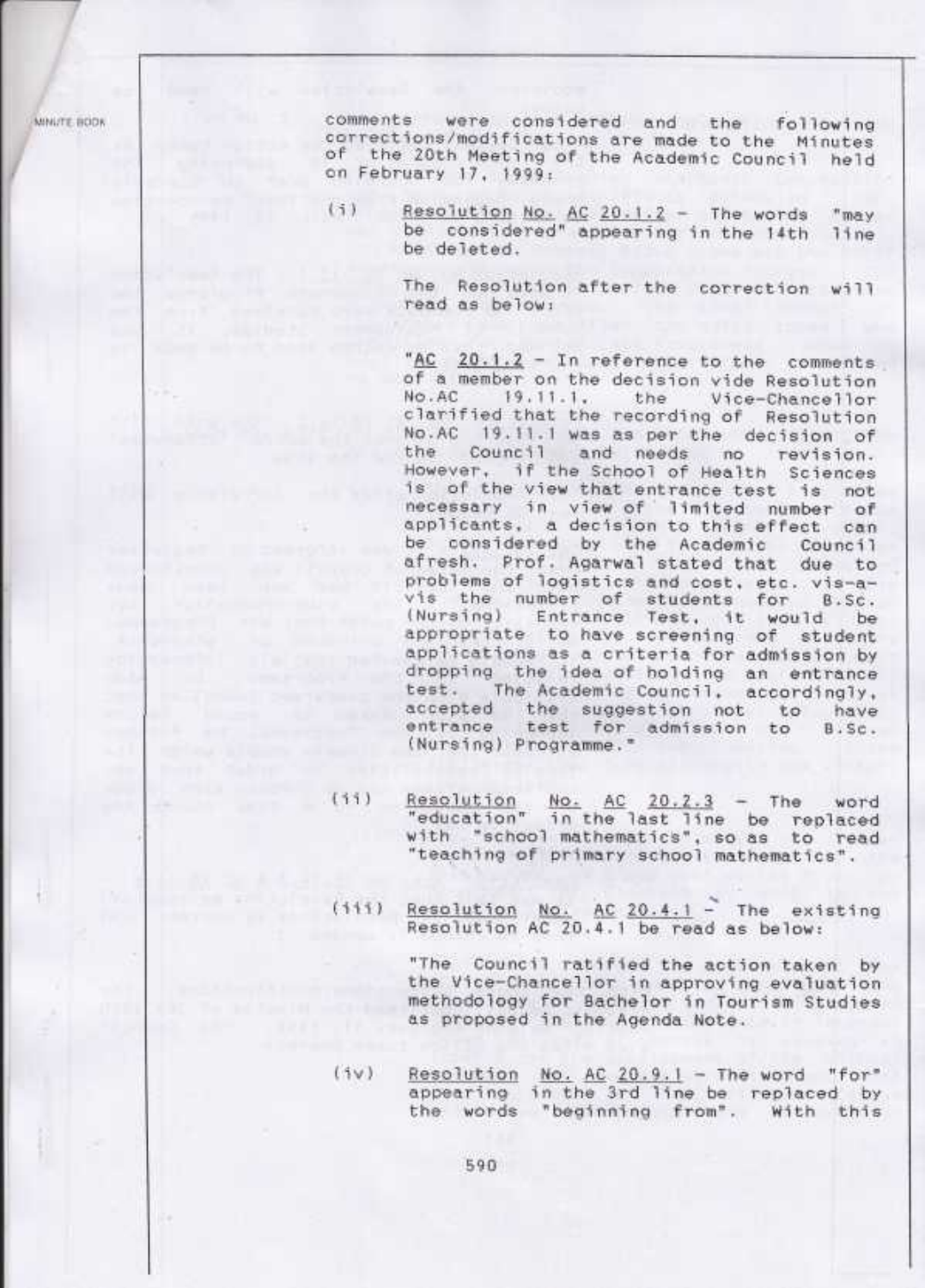addition, the Resolution will read as be low:

"The Council ratified the action taken by the Vice-Chancellor in approving the proposal for changing over to academic gowns beginning from the 10th Convocation to be held on Sunday, March 14, 1999."

Resolution No. AC 20..12.1 - The Resolution relates to the Management Programme and since no comments were received from the School of Management Studies, it  $W@S$ decided that no change need to be made in the Resolution.

 $(v)$ 

Resolution No. AC 20.13.2 - The word "it"  $(v+1)$ be inserted between the words "otherwise" and "should" in the 5th line.

> The Resolution after the correction will read as below:

"AC 20.13.2 - It was informed by Registrar that the Research Council was constituted the Council has not been made but operational. The Vice-Chancellor WAS emphatic on the point that any Programme. be it research oriented or otherwise, should be ensured that all information it. relating to the Programme be made available with the concerned School so that the decision taken is sound before<br>launching of the Programme. He further the stressed that the Schools should weigh its faculty capabilities in order that any course/programme can go through each stage of its launching in a time bound and effective way."

- (vii) Resolution Nos. AC 20.14.3 & AC 20.14.4 It was felt that the Resolution as recorded under these two Resolutions is correct and that no change is needed.
- With the above corrections/modifications, the AC 21.1.2 Academic Council confirmed the Minutes of its 20th meeting held on February 17, 1999. The Council also noted the action taken thereon.

591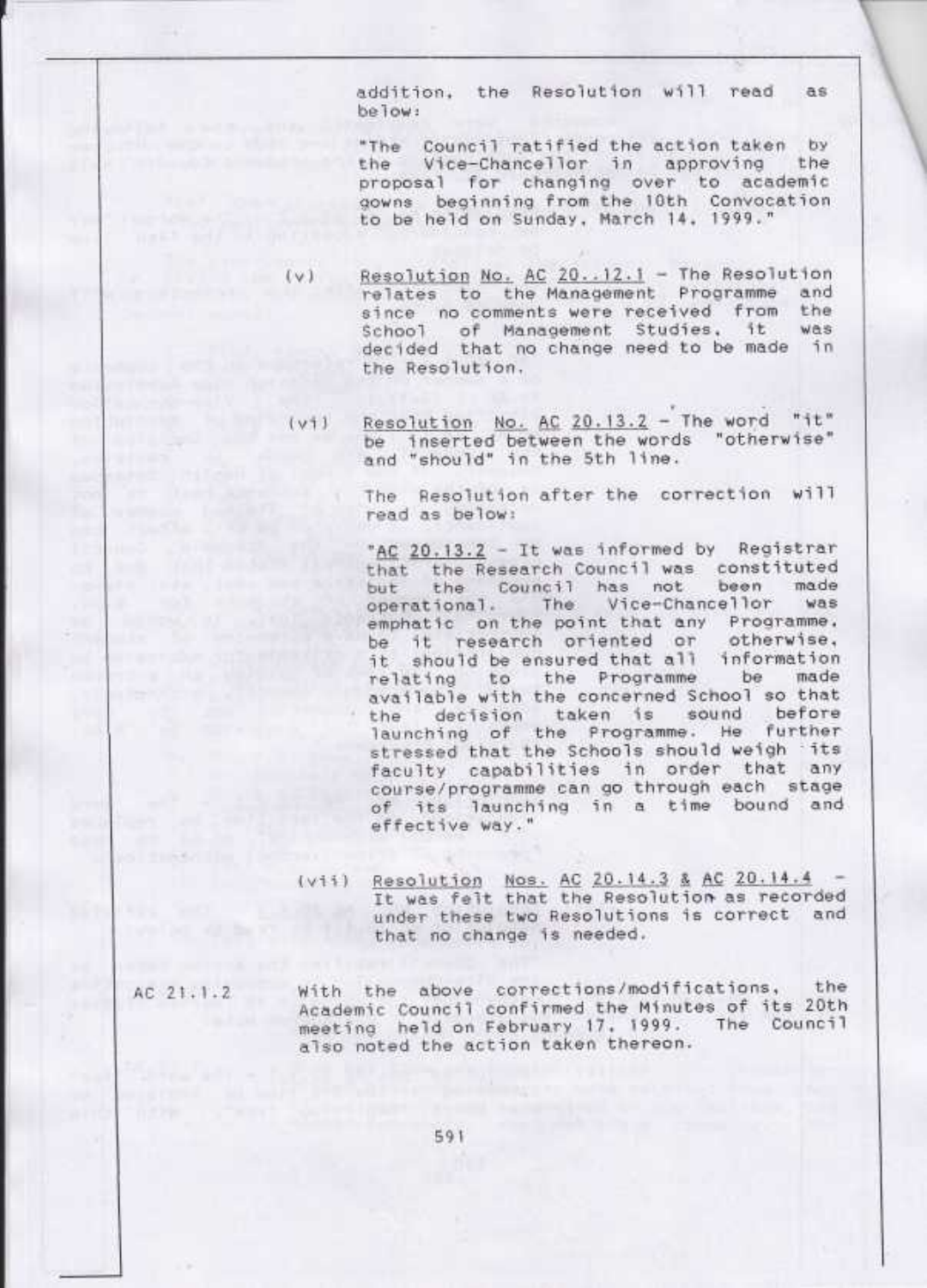MINUTE BOOK

ITEM NO. 2 TO REPORT ON THE TENTH CONVOCATION OF THE UNIVERSITY. AC 21.2.1 The Academic Council noted that Tenth Convocation was held on March 14, 1999 as scheduled. Smt. Mahasveta Devi, Eminent Writer and Social Worker was awarded the Degree of D.Lit. (Honoris Causa). Dr. Karan Singh, Member, Rajya Sabha was the Chief Guest who delivered the Convocation Address. The Council noted that 21,780 students received Diplomas and Degrees. The total number of<br>candidates who qualified including those who qualified for Certificate Programmes, comes to 33.119. A Statement giving the details is placed  $at Appendix - 1.$ ITEM NO. 3 TO CONSIDER AND APPROVE THE PROGRAMMES IDENTIFIED FOR THE VIRTUAL CAMPUS INITIATIVE. AC 21.3.1 (1) The Board considered the Programmes identified for the Virtual Campus<br>Initiative. Prof. M.M. Pant, Director, School of Computer & Information Sciences (SOCIS), IGNOU, initiated detailed<br>deliberations on the proposals. In his summary presentation to the members through visual representations of the Virtual Campus Initiative, he informed that the<br>Ministry of Human Resource Development (MHRD) has recognised the potential of IGNOU for launching programmes in Internet and Satellite communication technologies as also in the creation of virtual<br>institutions and for meeting these<br>challenges that come along with the virtual institutions. (2) The members congratulated the Vice-Chancellor for securing the fund for the development of a one year course from the Department of Electronics, MHRD in the field of IT Programmes.  $(3)$ Prof. Pant informed the members that the<br>SOCIS is building upon its experience and competency of TV/Radio and Satellite based learning. Its recent experience in internet based delivery of courses, is causing an<br>impetus for the development of the virtual campus. The members were informed that this approach of the Virtual Campus<br>Initiative on computer and information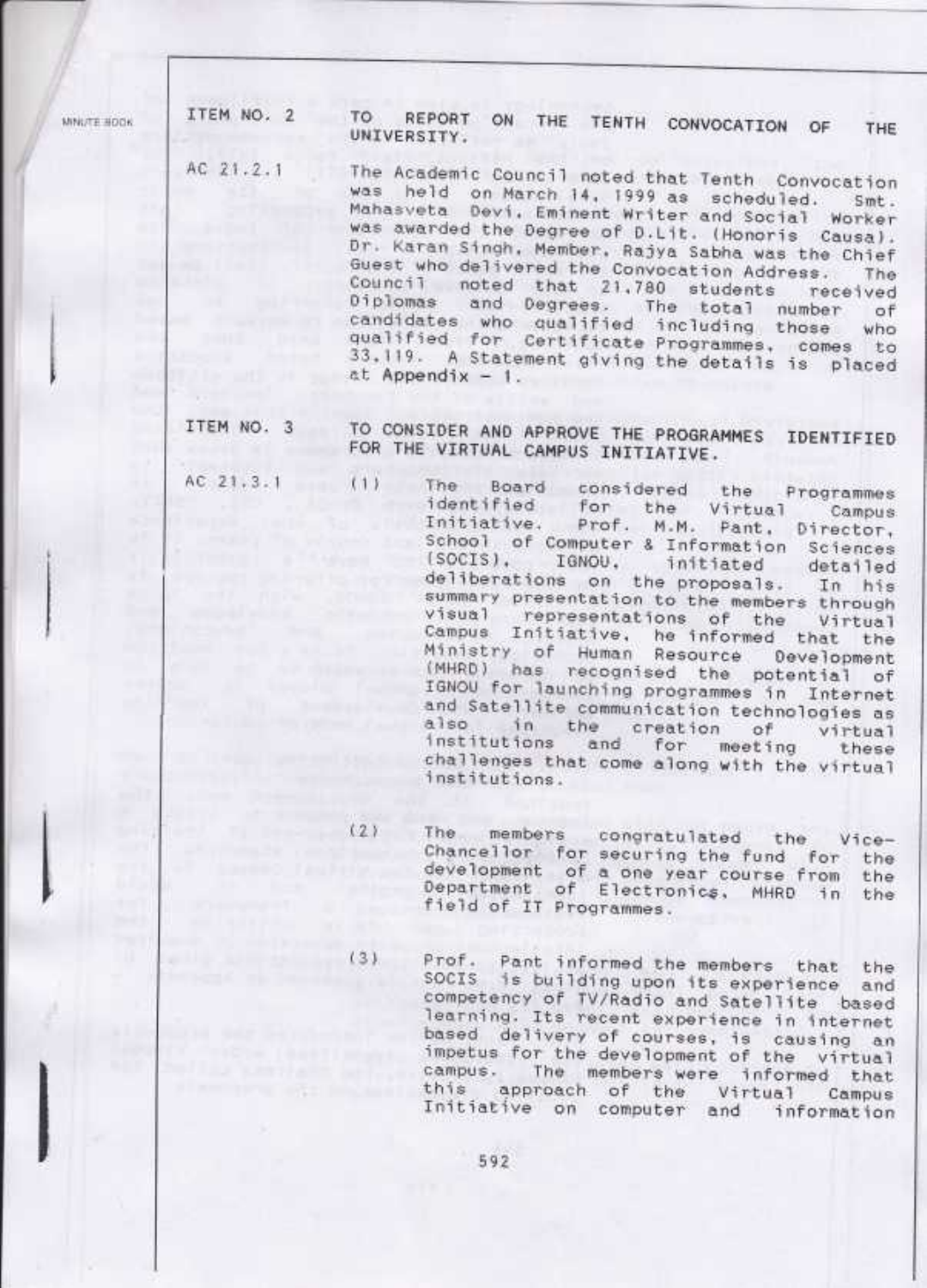technology is also in part a fulfilment of the recent policies of the Government of India as reflected in the recommendations of the National Task Force (NTF) for Information Technology (IT) and Software Development. In one of its major recommendations in supporting this approach, the Government of India has envisaged that 'Virtual Institutions in different parts of the country shall be set up to achieve excellence in distance education', While referring to the background and transition to network based learning, Prof. Pant said that the<br>transition to network based education requires appropriate change in the attitude and skills of the teachers, learners and the administrators. Towards this end, the socis has been already organising occasional on-site programmes in areas such as use of computers and internet in education. These were education. These were done in<br>collaborations with CEMCA , CSI, USEFI, etc. On the basis of the experience gathered in the last couple of years, it is now possible to have a practically implementable plan for offering courses in a virtual mode. IGNOU, with its large<br>storehouse of academic knowledge and distance education and educational technology expertise, is in a key position to leverage its strength to be able to emerge as a global player in course delivery and development of learning resources for virtual mode of education.

 $(4)$ 

**TECH TESTIVE WAS** 

nie a obecne sprawnika

**Services'** Present

The Virtual Campus Initiative seeks to set in place the appropriate infrastructure required at the development end, the learner end and the network to create a scalable model for higher-end IT training conforming to international standards. The main asset of the Virtual Campus is its intellectual capital and it would assiduously create a framework for protecting and fully utilizing the intellectual property generated or acquired by it. Schematic representations given by Prof. M.M. Pant is appended at Appendix - $2.$ 

 $(5)$ 

Prof. Pant, having introduced the proposals for Programmes identified under Virtual Campus Initiative, the Chairman called for detailed discussions on the proposals.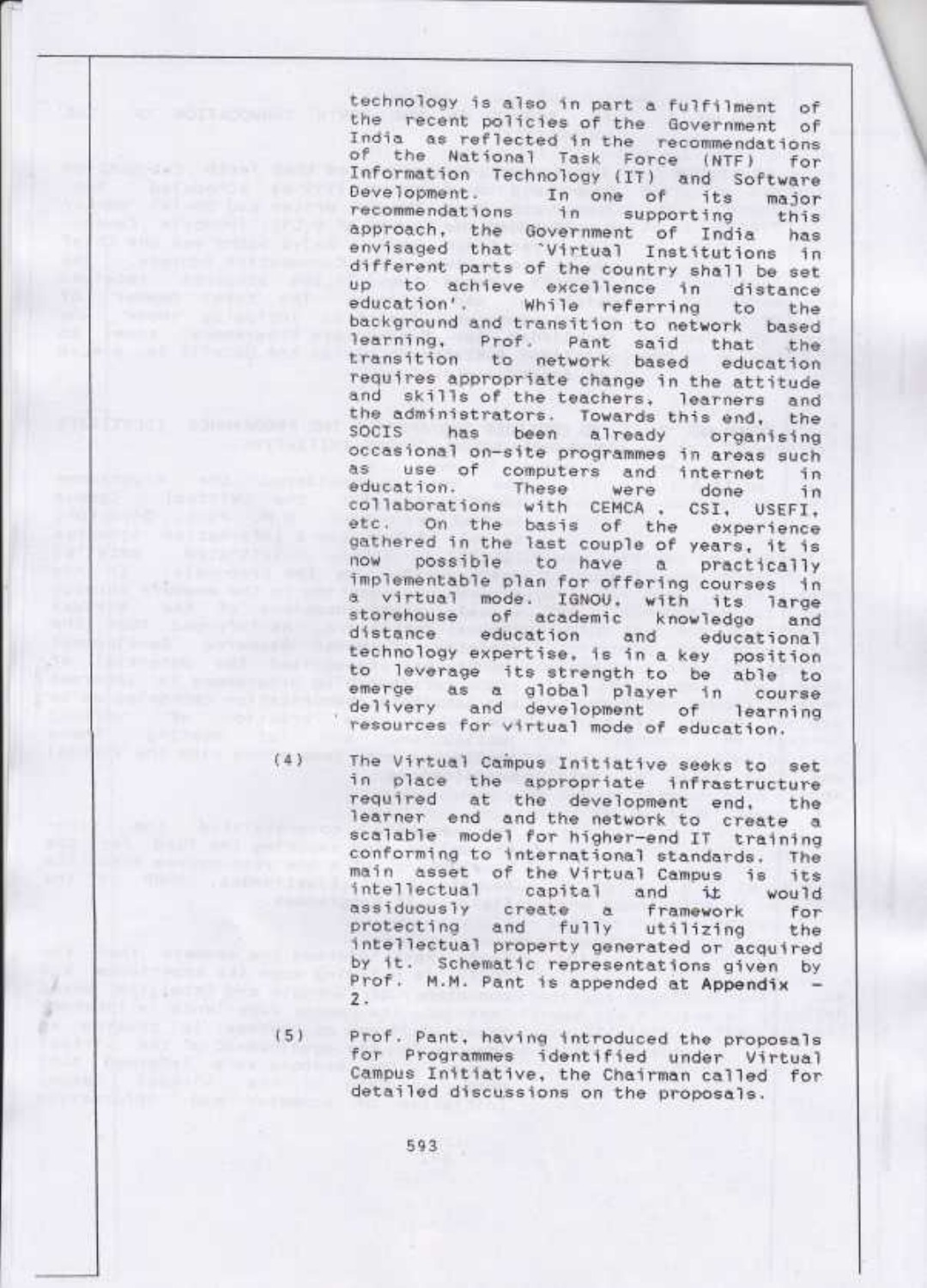AC 21.3.2

In the course of detailed deliberations, the following views/issues were exprested/raised:

 $(1)$ 

At present, the University is running its computer based courses where there are large number of students at different stages of registration/evaluation. Some members wanted to know whether steps have been taken to allay any fear that may give rise in the minds of the enrolled students in anticipation of the proposed programmes being more flexible, superior and globally competitive in nature.

 $(11)$ Whether the various operational Divisions like the Regional Services Division (RSO), Regional Centres and Student Registration & Evaluation (SR&E) Division are ready to shoulder these additional<br>operations in terms of manpower. infrastructure and other requirements.

- Whether the existing semester system<br>passed by the Academic Council will be  $(111)$ affected by the introduction of the trimester system in the proposed programmes.
- Whether the curriculum and syllabus of  $(iv)$ the programmes will be designed by the University or by Ed Excel.
- AC 21.3.3 Prof. M.M. Pant, in his clarifications to the points/issues raised, stated that :
	- $(i)$ The proposed programmes will not cause any set back for the existing students of computer programmes; rather, these will supplement the existing programmes through improved version of globally competitive and technologically innovative IT Programmes.
	- $(iii)$ Student Registration and Evaluation Division will be the nodal point for entrance and all other examinations. No. other agency will conduct any examination.
	- Regional Services Division will continue to  $(111)$ give Student Support but in an electronic environment.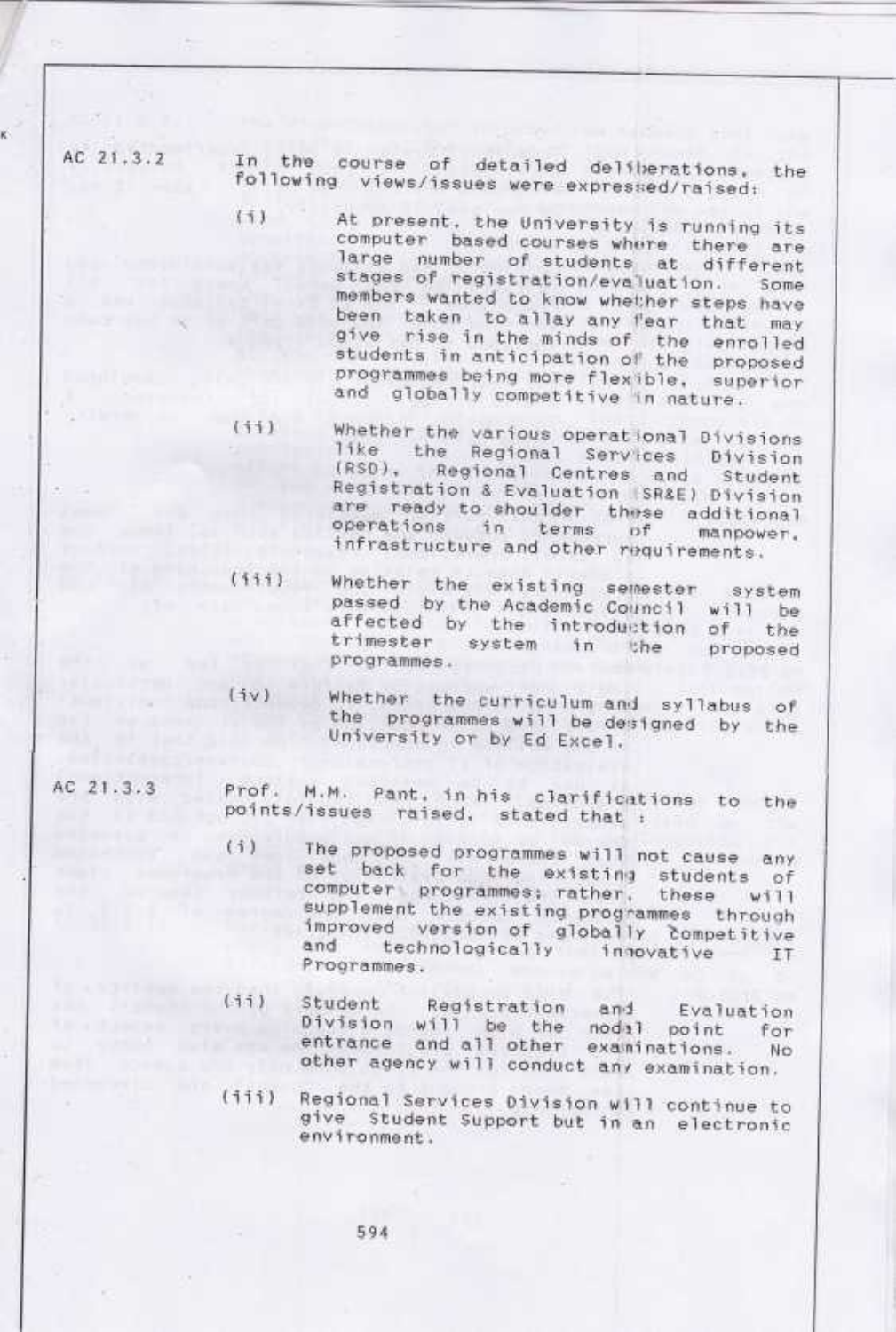- $(iv)$ Trimester System is being experimented to distinguish it from normal University Programme for the time being. Later it may be reviewed if necessary.
- $(v)$ Curriculum and Syllabus was considered and approved by the School Board for all<br>Programmes. The Ed-Excel-Syllabus was a starting point and some part of it has been included as per IGNOU's needs.
- $(v_1)$ The learning materials are being developed entirely by School of Computer & Information Science and the University being paid for this.
- Prof. Pant further mentioned that the legal AC 21.3.4 agreements between the parties such as, IGNOU and<br>Ed Excel, operational responsibilities, various academic aspects relating to the launching of the programmes vis-a-vis the requirements of the operational divisions were taken care of.
- AC 21.3.5 Prof. Pant reiterated that so far as the individual success or failure in any particular programme is concerned, it depends upon individual effort and value addition by the students so far as the ability is concerned. He said that in the<br>evaluation of IT professional courses/curriculum, it has to be measured against international Prof. Pant candidly shared with the standards. members that it is a high risk project and in the course of running of the programmes, he asserted that there will be continuous and sustained<br>monitoring and evaluation of the Programme right<br>from its launching. He further assured the<br>Academic Council that the degree of B.I.T is entirely an IGNOU Qualification.
- The Vice-Chancellor observed that the quality of AC 21.3.6 interventions by the members of the Council has<br>been of high standard touching every aspect of the proposed programmes. He was also happy to note that for the first time only one agenda item has been brought to the Council and discussed threadbare.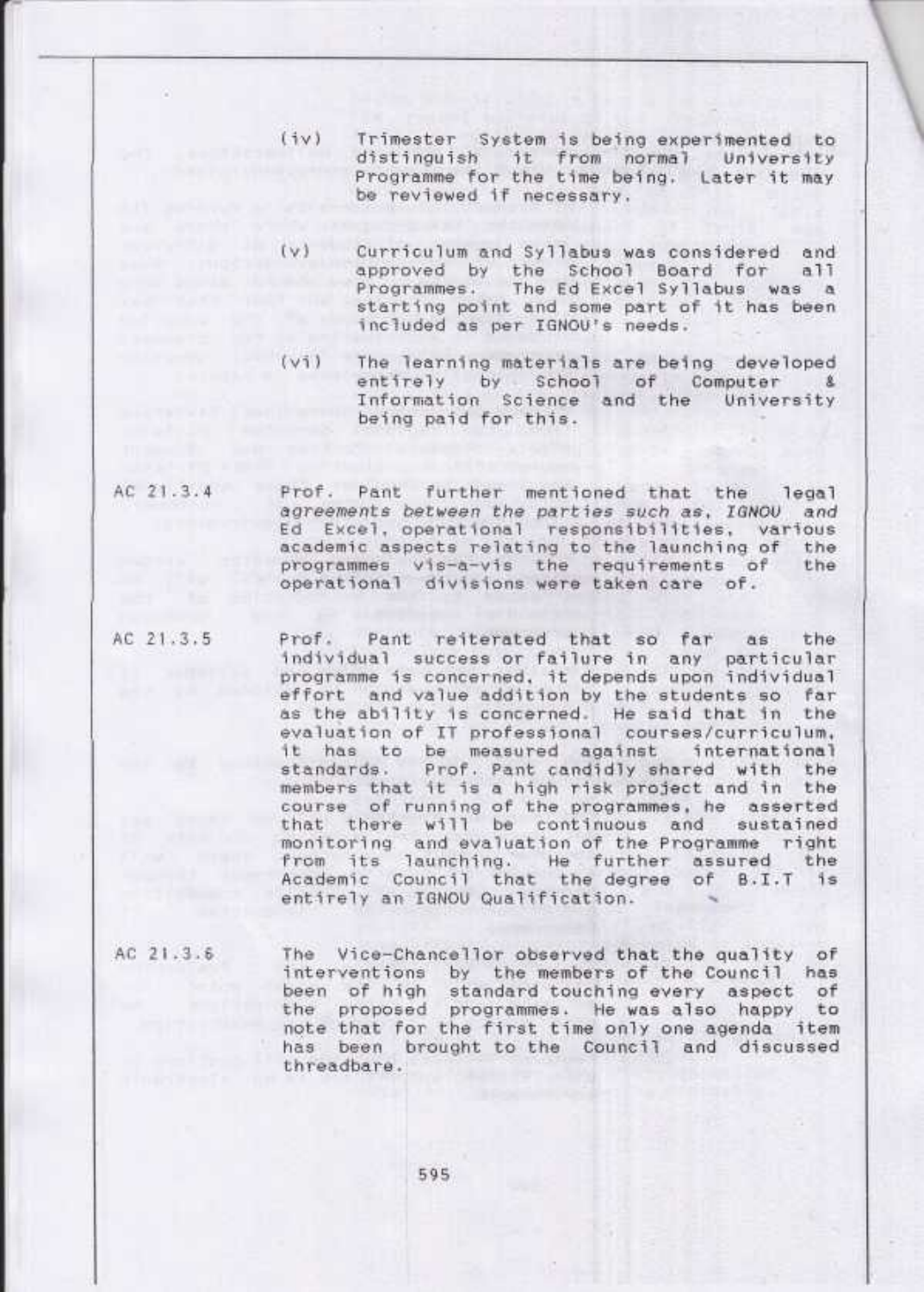AC 21.3.7

**XDC** 

The Vice-Chancellor informed the members that the University in the course of its growth in the distance education has developed certain<br>infrastructure with which the IGNOU is capable of delivering this type of programmes. He was of the view that the society at large has already benefitted by the programmes of the University in diverse fields and spheres. IGNOU students look forward for innovative programmes in line with the technological innovations and development. This was properly articulated by the University in its presentation to the Department of Electronics at the time of discussion between the Secretary. Department of Electronics, officials of MHRD and Directors of Institutions like IITs and RECs who are also called to present their proposals. He stressed that IGNOU should not only cater to the population of the country but also should make an effort to cross the frontiers and compete globally in the sector of education. The strength of the distance education system lies in its innovations and flexibility, he asserted.

AC 21.3.8

In response to the concern shown by the members on the operational aspect of the proposed programmes, the Vice-Chancellor mentioned that he will constitute a Monitoring Group to follow through the preparedness of the University vis-avis the School of Computer and Information Sciences in launching the programme. The time frame fixed for establishing this Monitoring Group is July. 1999.

AC 21.3.9 The Vice-Chancellor has urged the Director (SOCIS) to consider the various points raised by the<br>members of the Council while implementing the programme and also refer this to the Monitoring Group for its consideration.

AC 21.3.10 Having considered the course contents, duration, etc., the members agreed that PG Diploma in Information Technology should be shanged to be<br>called as "Advanced Diploma in Information Technology".